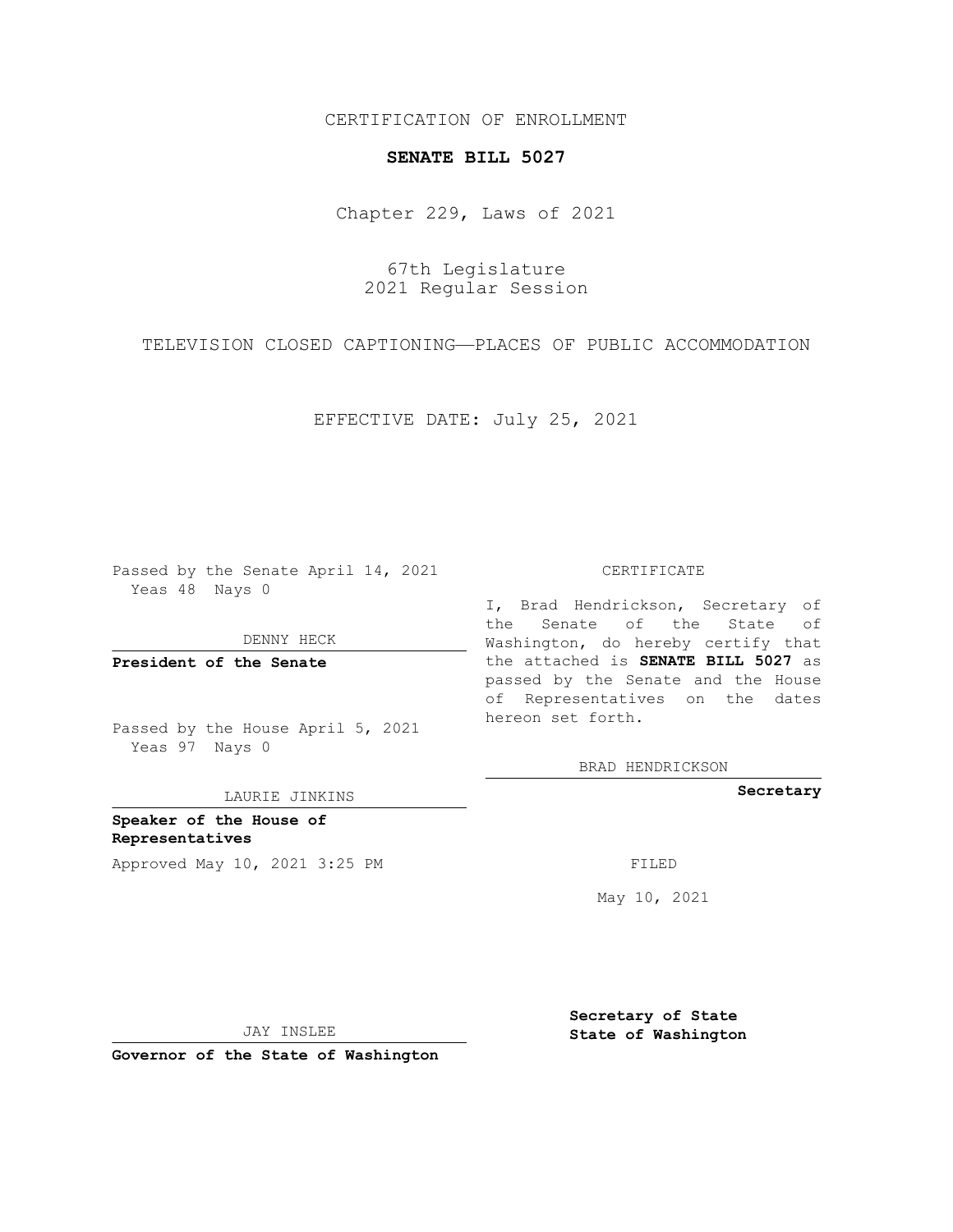## **SENATE BILL 5027**

AS AMENDED BY THE HOUSE

Passed Legislature - 2021 Regular Session

## **State of Washington 67th Legislature 2021 Regular Session**

**By** Senators Padden, Salomon, Hunt, Lovelett, Stanford, and Wilson, C.

Prefiled 12/21/20. Read first time 01/11/21. Referred to Committee on Law & Justice.

1 AN ACT Relating to closed captioning on televisions in places of 2 public accommodation; adding a new section to chapter 49.60 RCW; and 3 prescribing penalties.

4 BE IT ENACTED BY THE LEGISLATURE OF THE STATE OF WASHINGTON:

5 NEW SECTION. **Sec. 1.** A new section is added to chapter 49.60 6 RCW to read as follows:

 (1)(a) Any person that owns or manages a place of public accommodation that offers a closed-captioned television receiver for use in any public area must activate closed captioning with black background, white text color, and a style and size of font that is 11 readable to people with low vision, unless:

12 (i) The only receiver of television programming available in a 13 public area is technically incapable of displaying closed captioning; 14 or

15 (ii) The place of public accommodation is otherwise exempt from 16 the closed captioning requirement under state or federal law.

 (b) In a public area with multiple televisions, up to 50 percent of on-premises televisions may be exempt from displaying closed captioning. The exempted televisions must clearly display that they 20 do not have volume or are on mute.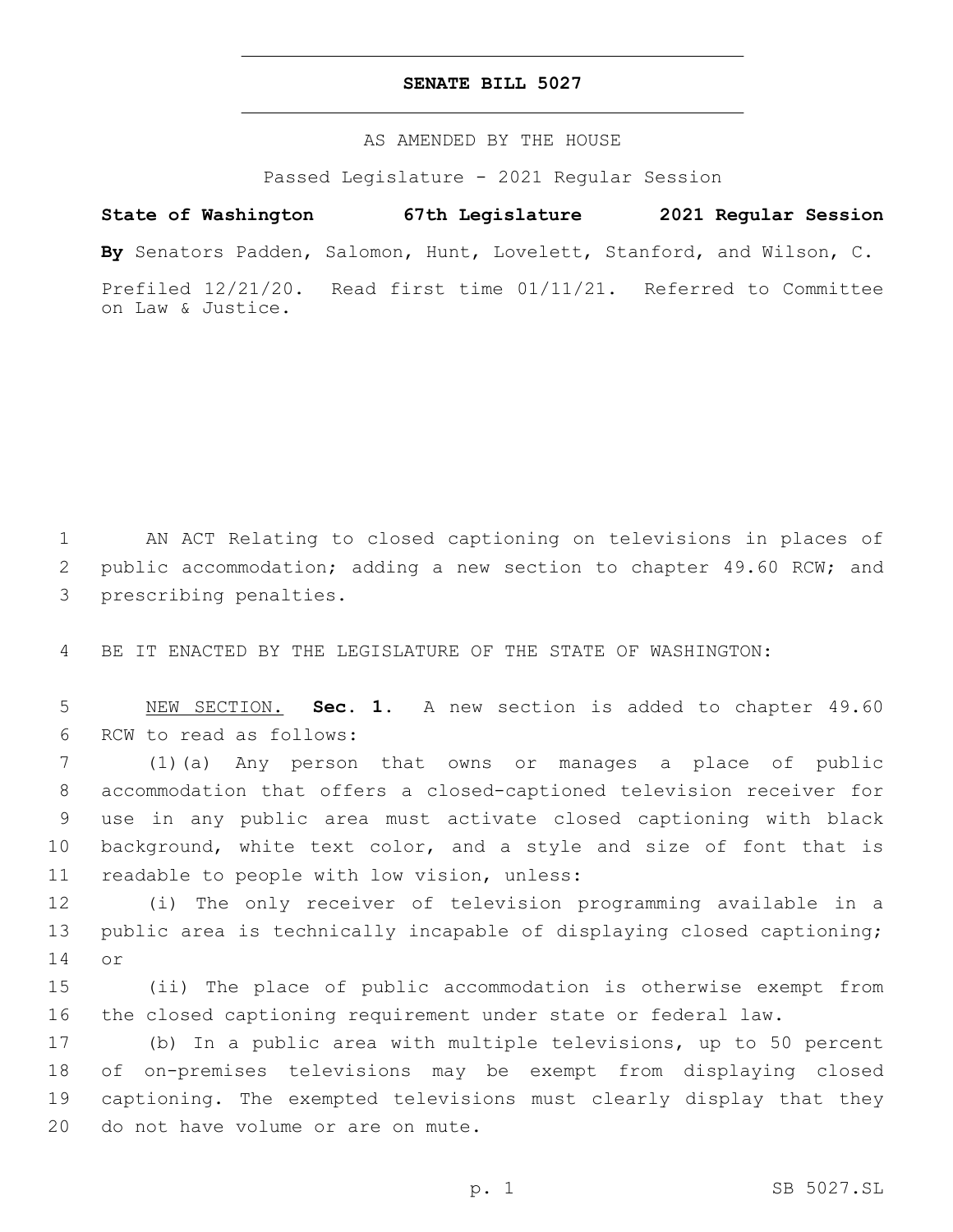(c) A place of public accommodation may deactivate closed captioning on a television receiver actively displaying text at the request of a vision impaired person. The deactivation of closed captioning is for the length of time the requestor is at the place of 5 public accommodation.

 (2) If multiple television models are displayed together for sale in a public area, at least one closed-captioned television must be 8 available for viewing.

 (3) If after 90 days from the effective date of this section a person that owns or manages a place of public accommodation fails to comply with the requirements of this section, that person shall be subject to a civil fine of up to \$75 for each violation. Written notice of the violation must be provided to the person and must state that the fine will be assessed. The notice must also state that the person has an opportunity to cure the violation by complying with the requirement within 30 days after delivery of the notice. If the person demonstrates compliance within the 30-day period, the fine will not be assessed, and the violation must be dismissed. Any subsequent violation shall result in a civil fine of up to \$150.

 (4) For purposes of this section the following definitions apply: (a) "Closed-captioned television receiver" means a receiver of television programming that has the ability to display closed captioning including, but not limited to, a television, digital set- top box, and other technology capable of displaying closed captioning 25 for television programming.

 (b) "Closed captioning" means a transcript or dialog of the audio portion of a television program that is displayed on either the bottom or top portion of a television receiver screen when the user activates the feature. There is no requirement for the closed- captioned transcript or dialog to be in any language other than the language of the audio programming, or a default language where a 32 television receiver only displays one language.

 (c) "Public area" means any part of a place of public 34 accommodation that is open to the general public.

(5) A violation of this section is a violation of this chapter.

 (6) The human rights commission must prepare an educational pamphlet advising employers and employees of their duty and liability under this section. The pamphlet should be made available online. Employers must provide employees with training on this section using 40 the pamphlet.